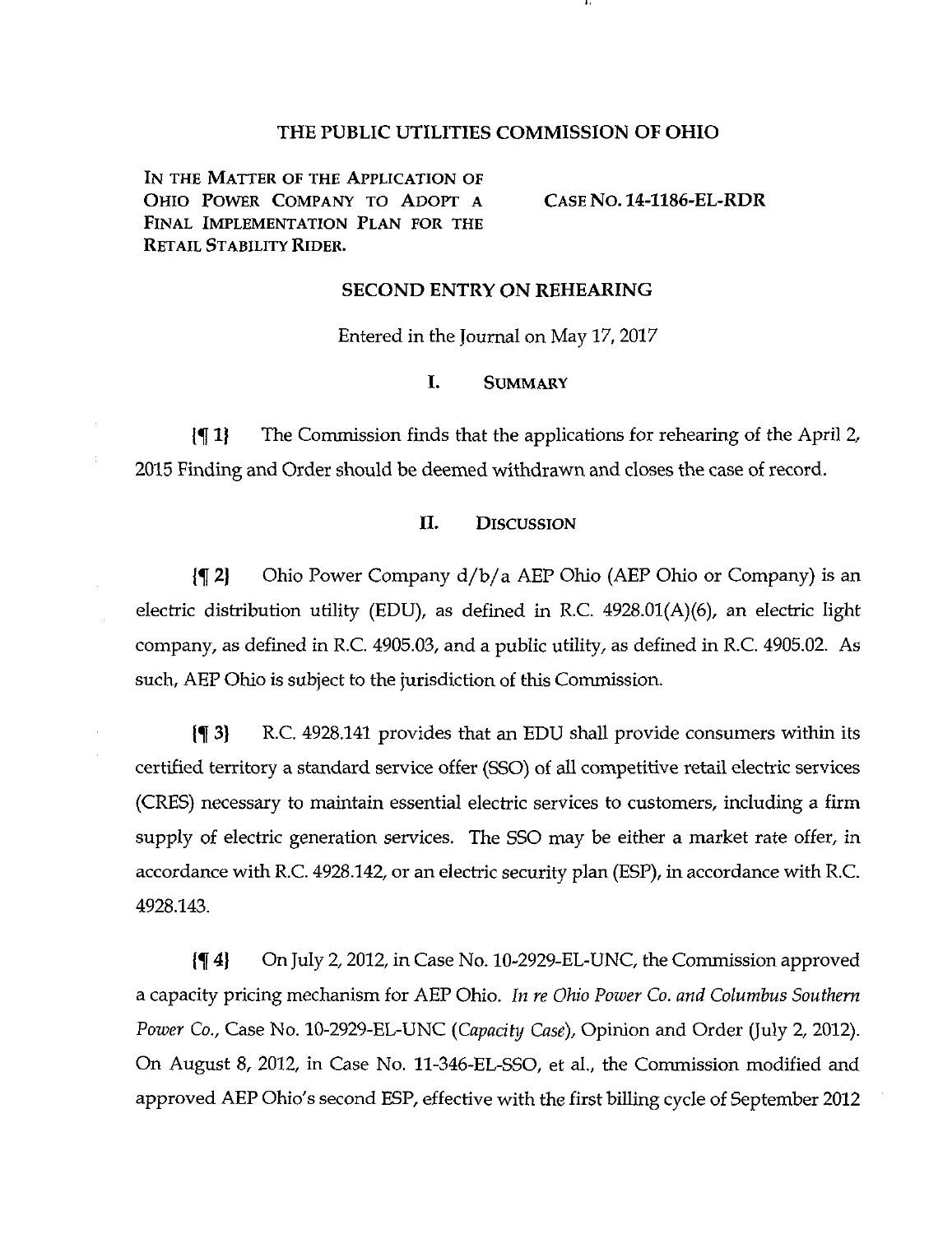through May 31, 2015, including the retail stability rider (RSR), which, in part, was intended to enable the Company to begin to recover the deferred amount of its capacity costs consistent with the Commission's directives in the Capacity Case. In re Columbus Southern Power Co. and Ohio Power Co., Case No. 11-346-EL-SSO, et al. (ESP 2 Case), Opinion and Order (Aug. 8, 2012). Further, the Commission directed that, at the conclusion of the ESP 2 term, any remaining capacity deferral balance be amortized over a three-year period, unless otherwise ordered by the Commission. ESP 2 Case, Opinion and Order (Aug. 8, 2012) at 36.

 $\{\P\}$  By Finding and Order dated April 2, 2015, in the above-captioned case, the Commission modified and approved an application filed by AEP Ohio to continue the RSR, until the capacity deferral and carrying costs are fully recovered, with a collection period of approximately 32 months.

If 6) R.C. 4903.10 states that any party who has entered an appearance in a Commission proceeding may apply for a rehearing with respect to any matters determined therein by filing an application within 30 days after the entry of the order upon the Commission's journal.

 $\left\{\nabla g\right\}$  On May 4, 2015, Industrial Energy Users-Ohio (IEU), The Kroger Company (Kroger), and, jointly, Ohio Consumers' Counsel (OCC), Ohio Hospital Association (OHA), and Ohio Manufacturers' Association Energy Group (OMAEG) filed applications for rehearing of the Commission's April 2, 2015 Finding and Order. AEP Ohio filed a memorandum contra the various applications for rehearing on May 14,2015.

jf 8} By Entry on Rehearing issued on May 28, 2015, the Commission granted the applications for rehearing of its Finding and Order for further consideration of the matters specified in the applications for rehearing.

 $1$  On December 18, 2015, IEU filed a motion to withdraw as a party from this case.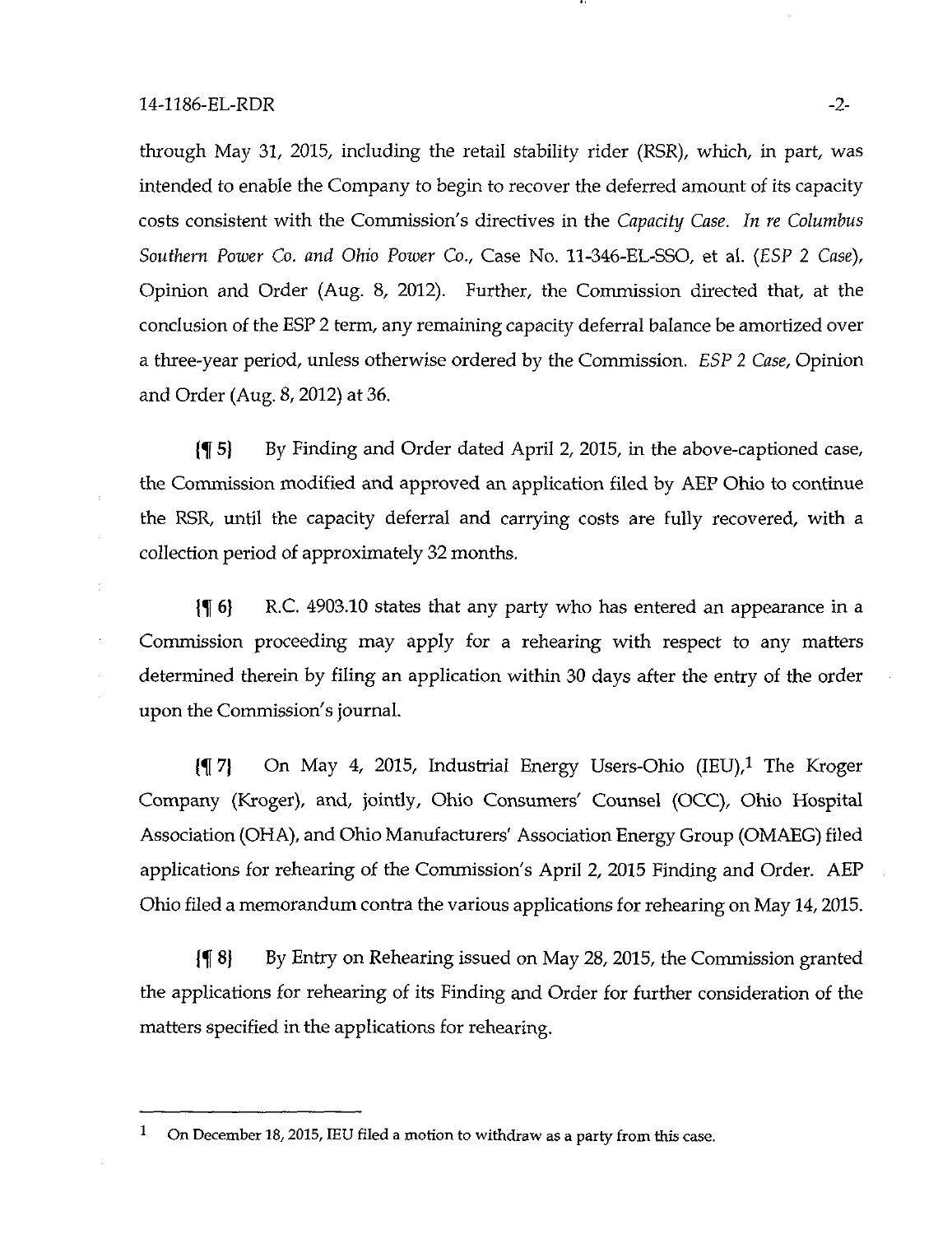jf 9} The Commission's orders in the Capacity Case and ESP 2 Case were appealed to the Supreme Court of Ohio. Although the Court affirmed the Commission's orders in both cases in many respects, the Court remanded the Capacity Case to the Commission to address alleged flaws in certain inputs to the calculation of the energy credit used to offset AEP Ohio's capacity costs with projected revenues from off-system sales. In re Comm. Rev. of Capacity Charges of Ohio Power Co., 147 Ohio St.3d 59,2016-Ohio-1607, 60 N.E.3d 1221, f 57. Upon review of the ESP 2 Case, the Court found, regarding the RSR, that AEP Ohio "is entitled to recover only its actual capacity costs" and, therefore, the ESP 2 Case was remanded to the Commission "to adjust the balance of [the Company's] deferred capacity costs to eliminate the overcompensation of capacity revenue recovered through the nondeferral part of the RSR during the ESP." In re Application of Columbus S. Power Co., 147 Ohio St.3d 439, 2016-Ohio-1608, 67 N.E.3d 734, f 40.

jf 10) By Entry dated May 18, 2016, the Commission directed AEP Ohio to file revised tariffs that provided that the RSR was being collected subject to refund, effective with bills rendered for the first billing cycle of June 2016, until otherwise ordered by the Commission.

jf 11) On December 21, 2016, AEP Ohio, Staff, OCC, OMAEG, and Kroger, along with several other parties, filed a Joint Stipulation and Recommendation (Global Settlement Stipulation) in several cases pending before the Commission, including the present proceeding, to resolve all of the issues raised in the cases. OHA signed the Global Settiement Stipulation as a non-opposing party.

jf 12} A hearing on the Global Settlement Stipulation was held on January 24, 2017. While the Global Settlement Stipulation did not directiy address the pending applications for rehearing in this case, the parties to the stipulation present at the hearing, including OCC, OMAEG, Kroger, and lEU, indicated that it was the parties' intention that, once a final, non-appealable order approving the Global Settlement Stipulation was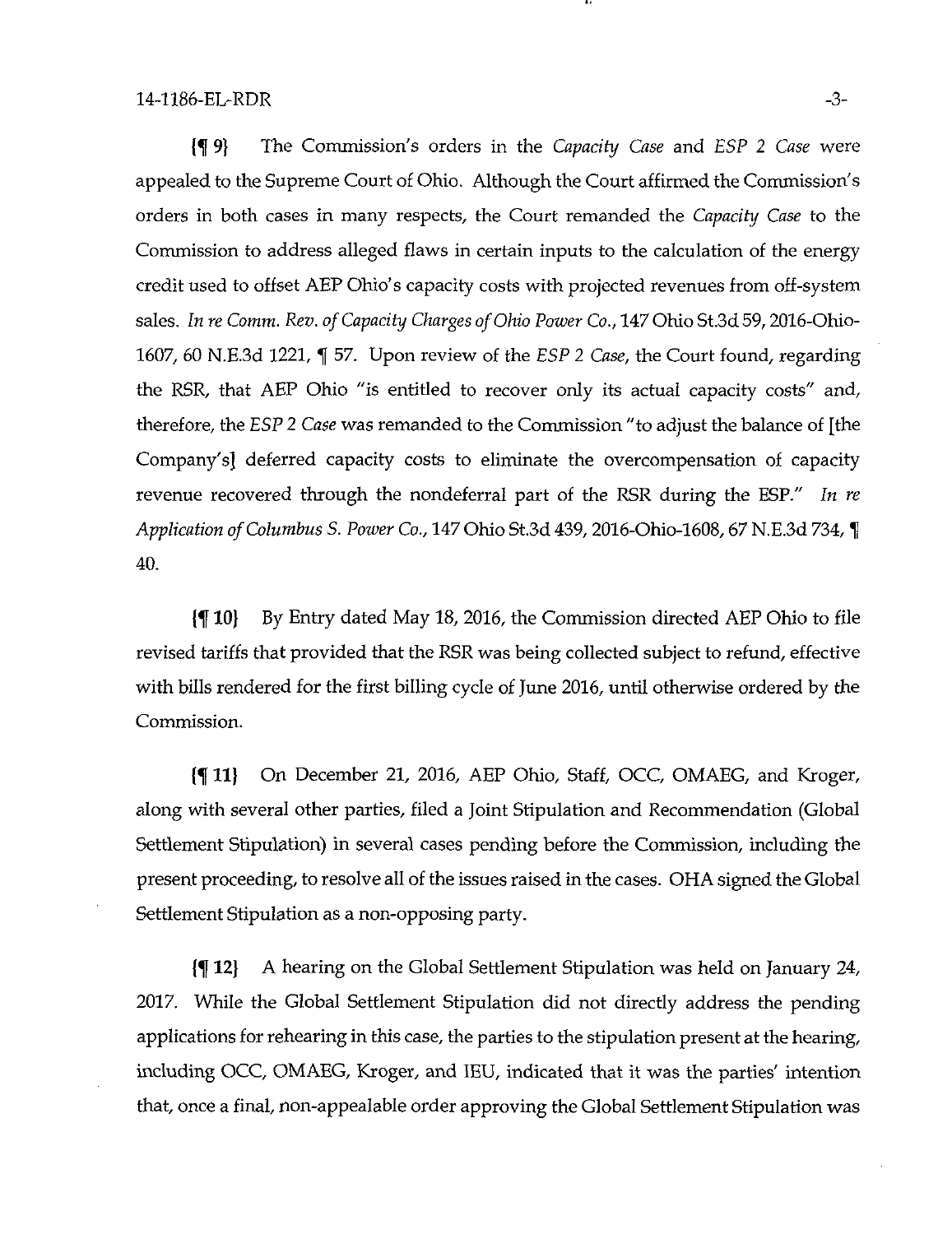issued, the applications for rehearing would be considered withdrawn (Tr. at 13-17). On February 2, 2017, OHA filed a notice confirming that its understanding is that its application for rehearing will be rendered moot and should be considered withdrawn upon approval of the Global Settlement Stipulation.

jf 13) By Order issued February 23, 2017, the Commission adopted and approved the Global Settlement Stipulation to resolve all of the issues raised in the specified cases, including the present proceeding. Further, the Order granted lEU's motion to withdraw from this case.

jf 14} Accordingly, the Commission finds the applications for rehearing of the April 2, 2015 Finding and Order should be deemed withdrawn.

# III. ORDER

 $\{\P 15\}$  It is, therefore,

jf 16} ORDERED, That the applications for rehearing of the April 2, 2015 Finding and Order be deemed withdrawn. It is, further,

{f 17} ORDERED, That the this matter be closed of record. It is, further.